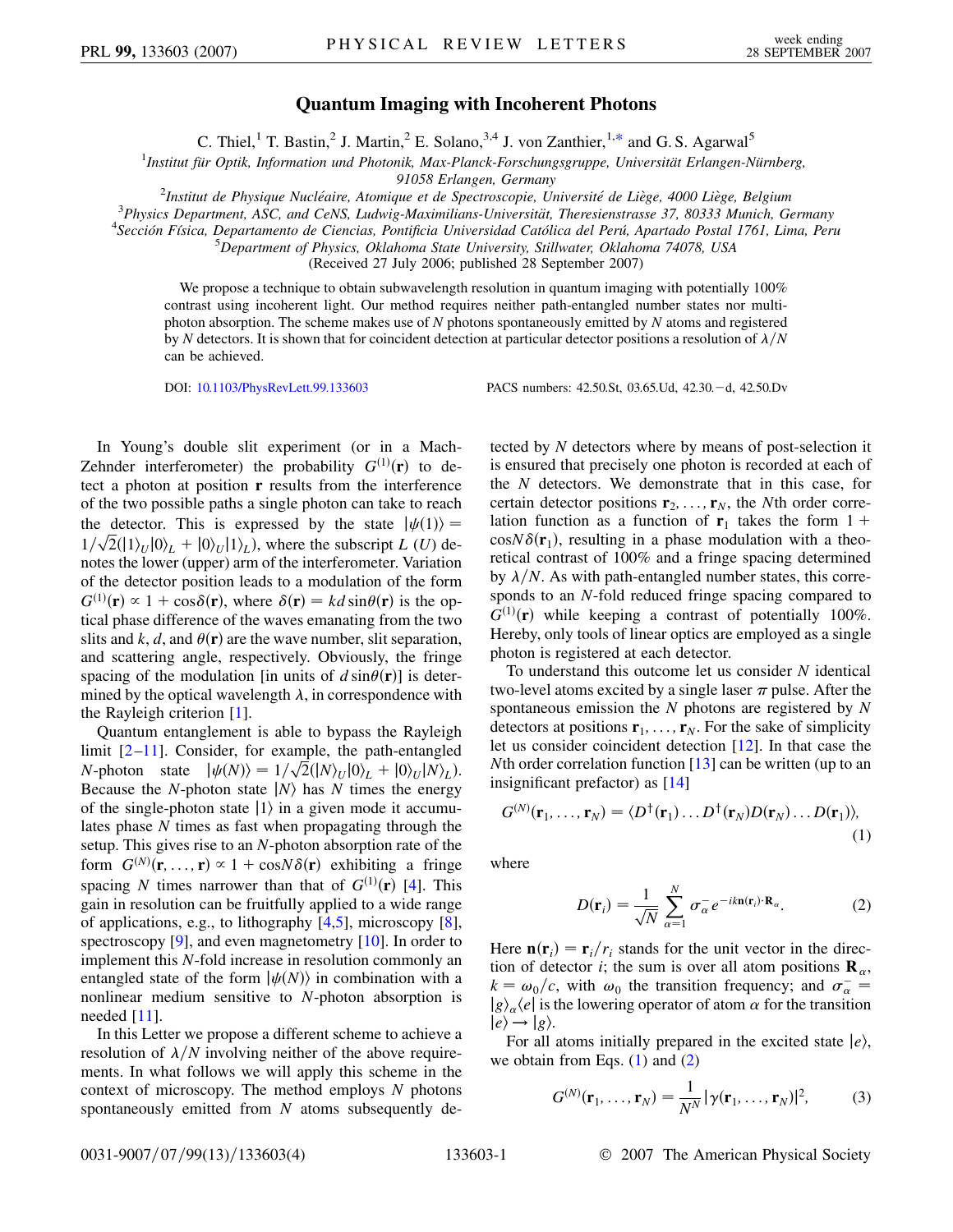<span id="page-1-0"></span>where  $[15]$ 

$$
\gamma(\mathbf{r}_1, \ldots, \mathbf{r}_N) = \sum_{\substack{\epsilon_1, \ldots, \epsilon_N = 1 \\ \epsilon_1 \neq \ldots \neq \epsilon_N}}^N \prod_{\alpha=1}^N e^{-ik \mathbf{n} (\mathbf{r}_{\epsilon_\alpha}) \cdot \mathbf{R}_\alpha}.
$$
 (4)

Equations ([3](#page-0-2)) and [\(4](#page-1-0)) show that  $G^{(N)}(\mathbf{r}_1, \ldots, \mathbf{r}_N)$  results from the interference of *N*! terms, associated with all possibilities to scatter *N* photons from *N* identical atoms, which are subsequently registered by *N* detectors.

To simplify further calculations let us consider the case of *N* equidistant atoms. By choosing the origin of the coordinate system in the center of the atomic chain, we have

$$
\mathbf{R}_{\alpha} = j_{\alpha} d\mathbf{u},\tag{5}
$$

<span id="page-1-6"></span>with **u** the unit vector along the chain axis, *d* the interatomic spacing, and  $j_{\alpha} = -(N-1)/2, ..., (N-1)/2$  for  $\alpha = 1, \ldots, N$  $\alpha = 1, \ldots, N$  $\alpha = 1, \ldots, N$  (see Fig. 1). By defining

$$
\delta(\mathbf{r}_i) = k d\mathbf{n}(\mathbf{r}_i) \cdot \mathbf{u} = k d \sin \theta_i, \tag{6}
$$

<span id="page-1-2"></span>where  $\theta_i$  is the angle between  $\mathbf{n}(\mathbf{r}_i)$  and the direction normal to the atomic chain (see Fig. [1\)](#page-1-1), we find

$$
G^{(N)}(\mathbf{r}_1,\ldots,\mathbf{r}_N)=\frac{1}{N^N}\bigg[\sum\cos(\mathbf{j}\cdot\boldsymbol{\delta})\bigg]^2.\qquad(7)
$$

Here, **j** is the vector of the distances of the atoms from the origin in units of *d*:

$$
\mathbf{j} = (j_1, \dots, j_N), \tag{8}
$$

 $\delta$  is given by

$$
\delta = (\delta(\mathbf{r}_1), \ldots, \delta(\mathbf{r}_N)), \tag{9}
$$

and the sum in Eq. [\(7\)](#page-1-2) is over the *N*! permutations of the **j** components.

<span id="page-1-1"></span>

FIG. 1 (color online). Atomic arrangement and detection scheme: *N* identical two-level atoms at  $\mathbf{R}_1, \ldots, \mathbf{R}_N$  spontaneously emit *N* photons after excitation by a laser pulse. The photons are recorded in the far field by *N* detectors positioned at  $\mathbf{r}_1, \ldots, \mathbf{r}_N$ . The figure exemplifies the case  $N = 4$  (for additional symbols see text).

Because of the symmetry of the configuration, the func- $G^{(N)}(\mathbf{r}_1, \ldots, \mathbf{r}_N)$  contains  $N!/2$  cosine terms, each oscillating in general with a different spatial frequency. Obviously, the complexity of the expression rises rapidly with increasing atom number *N*. However, if the *N* detectors are placed in such a manner that all terms in Eq. [\(7\)](#page-1-2) interfere to give a single cosine, one is left with a modulation oscillating at a unique spatial frequency. This occurs in the following case: for arbitrary even *N* and choosing the detector positions such that

<span id="page-1-5"></span>
$$
\delta(\mathbf{r}_2) = -\delta(\mathbf{r}_1),
$$
  
\n
$$
\delta(\mathbf{r}_3) = \delta(\mathbf{r}_5) = \dots = \delta(\mathbf{r}_{N-1}) = \frac{2\pi}{N},
$$
  
\n
$$
\delta(\mathbf{r}_4) = \delta(\mathbf{r}_6) = \dots = \delta(\mathbf{r}_N) = -\frac{2\pi}{N},
$$
\n(10)

<span id="page-1-3"></span>the *N*th order correlation function  $G^{(N)}$  as a function of detector position  $\mathbf{r}_1$  reduces to

$$
G^{(N)}(\mathbf{r}_1) = A_N \{ 1 + \cos[N\delta(\mathbf{r}_1)] \},\tag{11}
$$

<span id="page-1-7"></span>where  $A_N$  is a constant which depends on *N*. For arbitrary odd  $N > 1$ , and choosing the detector positions such that

$$
\delta(\mathbf{r}_2) = -\delta(\mathbf{r}_1),
$$
  
\n
$$
\delta(\mathbf{r}_3) = \delta(\mathbf{r}_5) = \dots = \delta(\mathbf{r}_N) = \frac{2\pi}{N+1},
$$
  
\n
$$
\delta(\mathbf{r}_4) = \delta(\mathbf{r}_6) = \dots = \delta(\mathbf{r}_{N-1}) = -\frac{2\pi}{N+1},
$$
\n(12)

<span id="page-1-4"></span>the *N*th order correlation function  $G^{(N)}$  as a function of  $\mathbf{r}_1$ reduces to

$$
G^{(N)}(\mathbf{r}_1) = A_N \{ 1 + \cos[(N+1)\delta(\mathbf{r}_1)] \}.
$$
 (13)

According to Eqs.  $(11)$  and  $(13)$  $(13)$  $(13)$ , a correlation signal with a modulation of a single cosine can be obtained for any *N*, displaying a contrast of 100% and a fringe spacing determined by  $\lambda/N$  [ $\lambda/(N + 1)$ ] for even [odd] *N*. Note that due to the limited detector sizes and the dipole emission pattern of the spontaneously emitted photons only a subset of all emitted photons will be recorded. However, in contrast to using maximally path-entangled *N*-photon states we are able to avoid in this scheme both the necessity to generate a state of the form  $|\psi(N)\rangle$  and the need to detect a multiphoton absorption signal [\[16\]](#page-3-13). We emphasize that as the photons are produced by spontaneous decay the interference signal is generated by incoherent light. We stress further that a fringe contrast implied by Eq.  $(11)$  or Eq.  $(13)$ proves the underlying quantum nature of the process [\[17–](#page-3-14) [19](#page-3-15)]. The quantum character is generated by the measurement process after the detection of the first photon. In fact, just before the detection of the *N*th photon, the atomic system is in an *N*-particle *W* state with one excitation [[20\]](#page-3-16). The nonclassical characteristics of our scheme are thus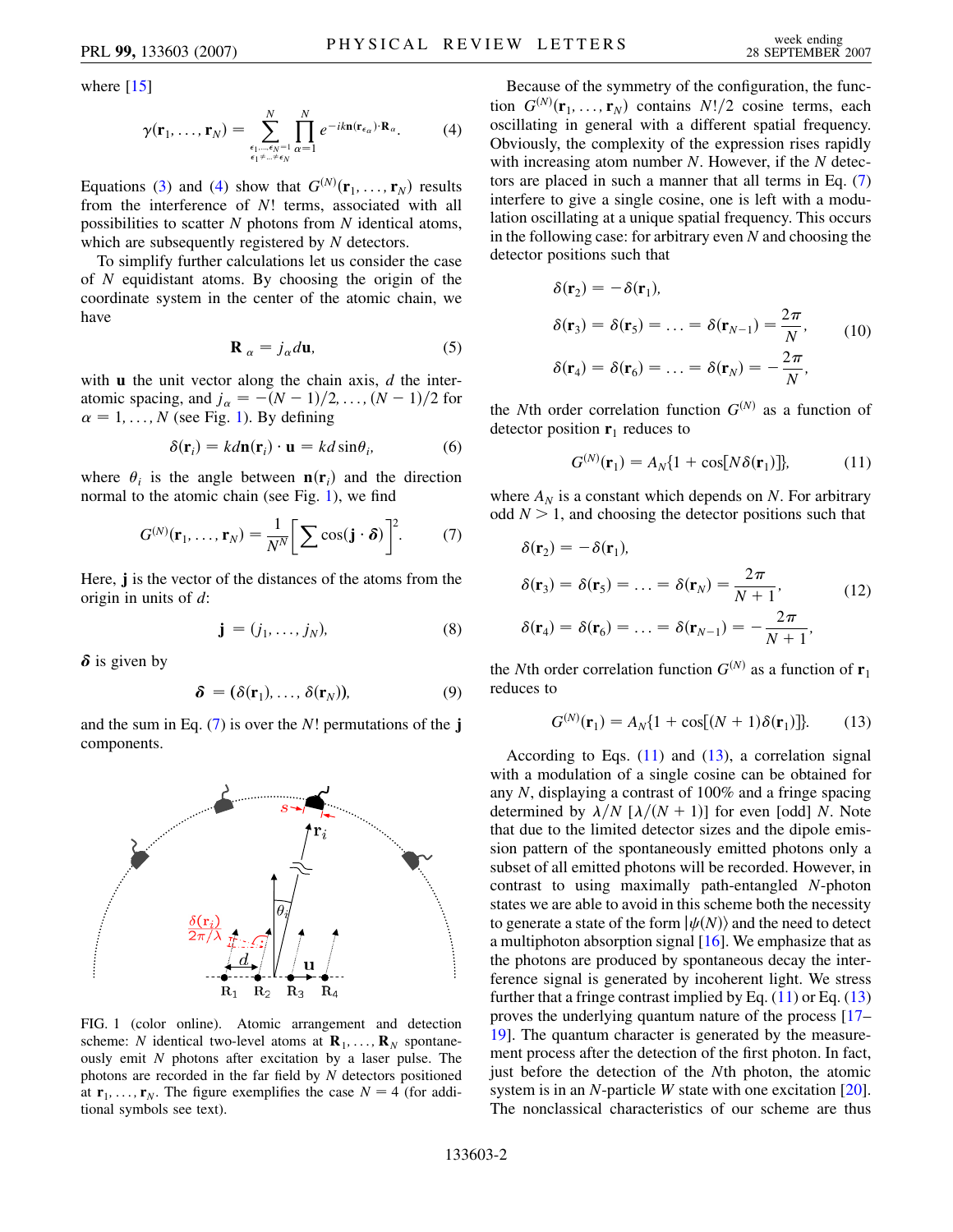another example of detection induced entanglement of initially uncorrelated distant particles [\[19](#page-3-15)[,21](#page-3-17)[–26\]](#page-3-18).

To exemplify our method, let us consider the simplest situation, i.e., the case of  $N = 2$  atoms. With  $\mathbf{j} =$  $\left(-\frac{1}{2}, +\frac{1}{2}\right)$  we obtain from Eq. ([7](#page-1-2))

$$
G^{(2)}(\mathbf{r}_1, \mathbf{r}_2) = \frac{1}{2} \{ 1 + \cos[\delta(\mathbf{r}_1) - \delta(\mathbf{r}_2)] \}.
$$
 (14)

Obviously, the modulation of the  $G^{(2)}(\mathbf{r}_1, \mathbf{r}_2)$  function depends on the relative position of the two detectors (see Fig. [2\)](#page-2-0): for  $\delta(\mathbf{r}_2) = \delta(\mathbf{r}_1)$  the second order correlation function is a constant, whereas for fixed  $\delta(\mathbf{r}_2)$  the two photon coincidence as a function of  $\delta(\mathbf{r}_1)$  exhibits the same phase modulation and fringe spacing as  $G^{(1)}(\mathbf{r})$  in Young's double slit experiment. However, the increased parameter space available for the detector positions in case of two detectors allows also to pick out the relative orientation  $\delta(\mathbf{r}_2) = -\delta(\mathbf{r}_1)$ . In this case we get

$$
G^{(2)}(\mathbf{r}_1) = \frac{1}{2} \{ 1 + \cos[2\delta(\mathbf{r}_1)] \},
$$
 (15)

exhibiting a phase modulation as a function of  $\mathbf{r}_1$  with half the fringe spacing of  $G^{(1)}(\mathbf{r})$  while keeping a contrast of 100% (see also [\[15\]](#page-3-12)). Note that the assumed condition for the direction of emission of the two photons, i.e.,  $\delta(\mathbf{r}_2)$  =  $-\delta(\mathbf{r}_1)$ , corresponds to a space-momentum correlation of

<span id="page-2-0"></span>

FIG. 2 (color online). Left (a)–(c): density plots of  $G^{(2)}(\mathbf{r}_1, \mathbf{r}_2)$ for two atoms versus  $\delta(\mathbf{r}_1)$  and  $\delta(\mathbf{r}_2)$ ; left (d): density plot of  $G^{(4)}(\mathbf{r}_1, \mathbf{r}_2, \mathbf{r}_3, \mathbf{r}_4)$  for four atoms versus  $\delta(\mathbf{r}_1)$  and  $\delta(\mathbf{r}_2)$ , with  $\delta(\mathbf{r}_3) = \pi/2$  and  $\delta(\mathbf{r}_4) = -\pi/2$ . Right: cuts through the density plots along the indicated lines, i.e., for (a)  $\delta(\mathbf{r}_2) = \delta(\mathbf{r}_1)$ , (b)  $\delta(\mathbf{r}_2) = \text{const}$ , and (c),(d)  $\delta(\mathbf{r}_2) = -\delta(\mathbf{r}_1)$ .

the photons identical to the one present in spontaneous parametric down-conversion [\[5,](#page-3-5)[6,](#page-3-19)[27\]](#page-3-20).

In the case of the fourth order correlation function  $G^{(4)}(\mathbf{r}_1, \mathbf{r}_2, \mathbf{r}_3, \mathbf{r}_4)$  for four equidistant atoms, and by placing the detectors according to Eq.  $(10)$  (see Fig. [2\)](#page-2-0), one finds

$$
G^{(4)}(\mathbf{r}_1) = \frac{1}{8} \{ 1 + \cos[4\delta(\mathbf{r}_1)] \}.
$$
 (16)

Obviously,  $G^{(4)}$  as a function of  $\mathbf{r}_1$  exhibits a modulation of a single cosine with a contrast of 100%, in this case with a fringe spacing determined by  $\lambda/4$ .

As an example, let us apply our scheme in the context of microscopy. From Abbe's theory of the microscope we know that an object can be resolved only if at least two principal maxima of the diffraction pattern are included in the image formation  $[1]$  $[1]$ . According to this criterion the use of the first order correlation function  $G^{(1)}(\mathbf{r}_1)$  for imaging *N* equidistant atoms allows at best to resolve an interatomic spacing equal to  $\lambda$  [\[1](#page-3-1)]. Indeed, if each atom is initially prepared in the state  $|\phi\rangle = \frac{1}{\sqrt{2}}(|g\rangle + |e\rangle)$ , we get from Eqs.  $(1)$  $(1)$  and  $(2)$  $(2)$ 

<span id="page-2-1"></span>
$$
G^{(1)}(\mathbf{r}_1) = \frac{1}{2} \left\{ 1 + \frac{1}{N} \sum_{\alpha=1}^{N-1} (N - \alpha) \cos[\alpha \delta(\mathbf{r}_1)] \right\}.
$$
 (17)

Equation ([17](#page-2-1)) equals (up to an offset) the outcome of the classical grating. As is well-known from the grating equation [and as Eq. [\(17](#page-2-1)) explicitly shows] two principal maxima appear in the far-field diffraction pattern only if the

<span id="page-2-2"></span>

FIG. 3 (color online).  $G^{(1)}(\mathbf{r}_1)$  and  $G^{(4)}(\mathbf{r}_1)$  as a function of  $\delta(\mathbf{r}_1)$  for a chain of 4 atoms. The interval  $[-2\pi, 2\pi]$  corresponds to the maximal range of variation of  $\delta(\mathbf{r}_1)$  for an interatomic distance  $d = \lambda$  [see Eq. ([6](#page-1-6))]. The dashed lines indicate the corresponding range in case of  $d = \lambda/4$ .